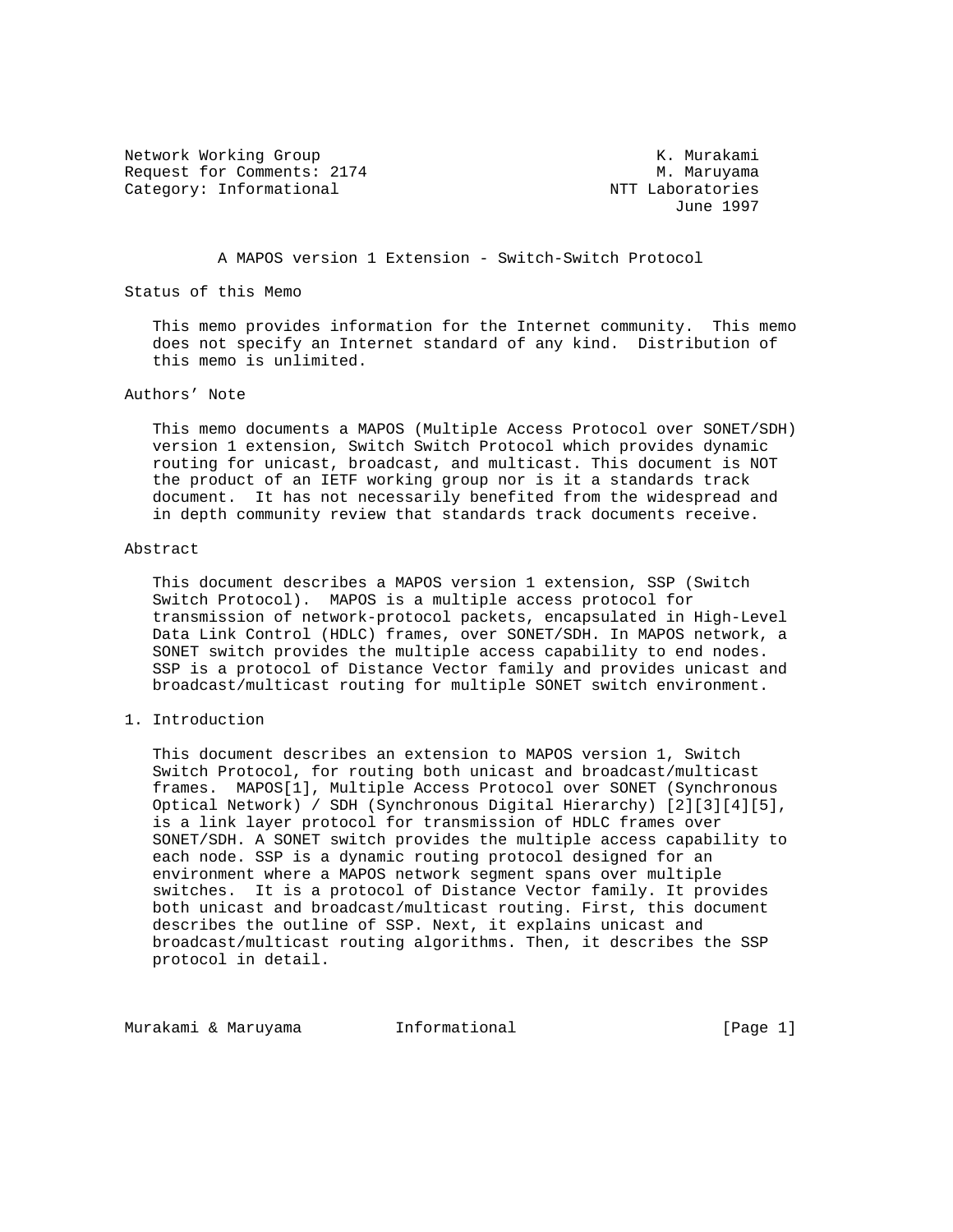2. Constraints in Designing SSP

 SSP is a unified routing protocol supporting both unicast and broadcast/multicast. The former and the latter are based on the Distance Vector [6][7] and the spanning tree[8] algorithm, respectively. In MAPOS version 1, a small number of switches is assumed in a segment. Thus, unlike DVMRP(Distance Vector Multicast Routing Protocol)[8], TRPB(Truncated Reverse Path Broadcasting) is not supported for simplicity. This means that multicast frames are treated just the same as broadcast frames and are delivered to every node.

 In MAPOS version 1, there are two constraints regarding design of the broadcast/multicast routing algorithm;

(1) there is no source address field in MAPOS HDLC frames

 (2) there is no TTL(Time To Live) field in MAPOS HDLC frames to prevent forwarding loop.

 To cope with the first issue, VRPB(Virtual Reverse Path Broadcast) algorithm is introduced. In VRPB, all broadcast and multicast frames are assumed to be generated by a node under a specific switch called VSS(Virtual Source Switch). VSS is the switch which has the smallest switch number in a MAPOS network. Each switch determine its place in the spanning tree rooted from VSS independently. Whenever a switch receives a broadcast/multicast frame, it forwards the frame to all upstream and downstream switches except for the one which has sent the frame to the local switch.

 To cope with the second issue, the forward delay timer is introduced. Even if a switch finds a new VSS, it suspends forwarding for a time period. This timer ensures that all the switches have a consistent routing information and that they are synchronized after a topology change.

3. Unicast Routing in SSP

 This section describes the address structure of MAPOS version 1 and the SSP unicast routing based on it.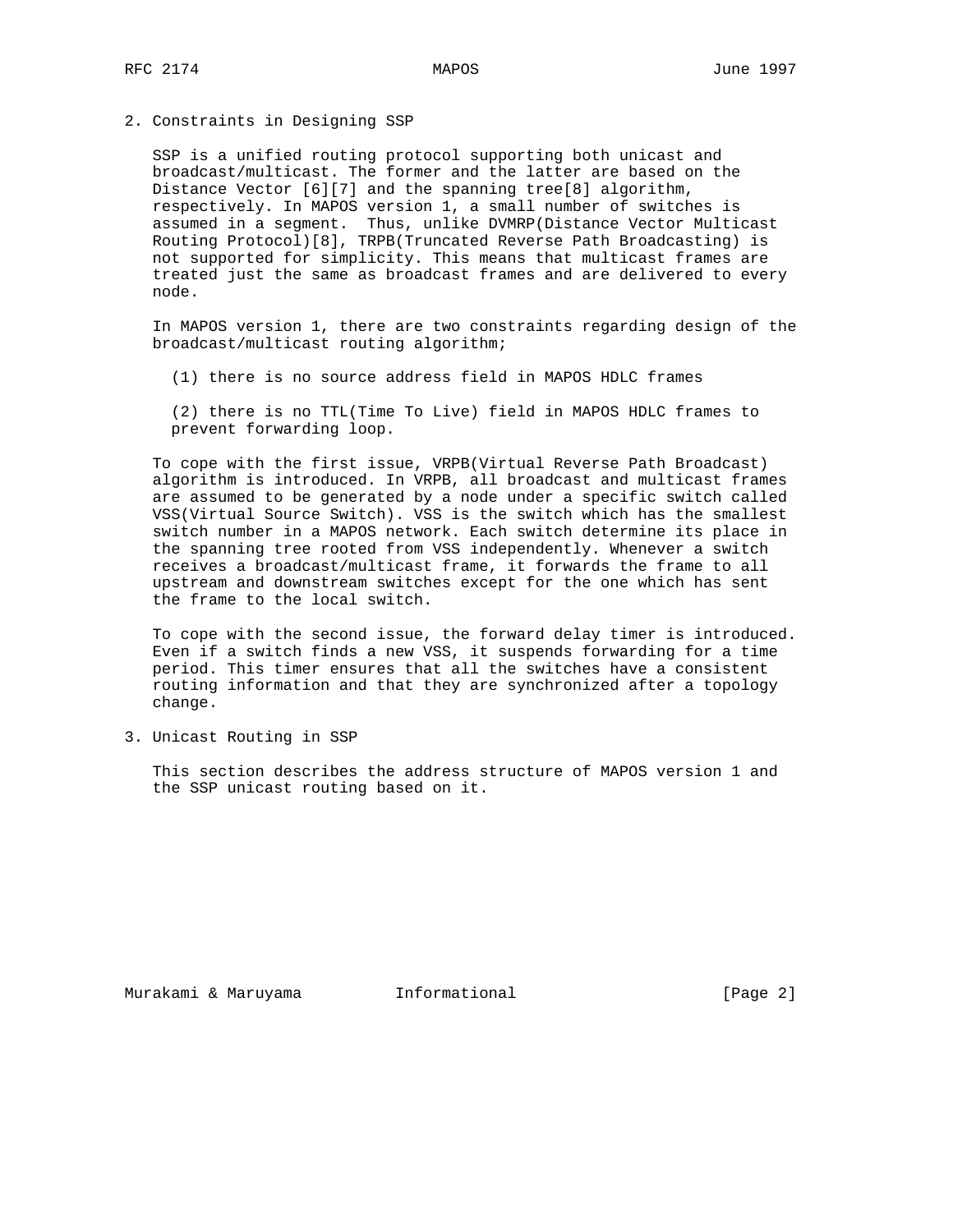3.1 Address Structure of MAPOS version 1

 In a multiple switch environment, a node address consists of the switch number and the port number to which the node is connected. As shown in Figure 1, the address length is 8 bits and the LSB is always 1, which indicates the end of the address field. A MSB of 0 indicates a unicast address. The switch and the port number fields are variable-length. In this document, a unicast address is represented as "0 <switch-number> <port number>". Note that a port number includes EA bit.

 MSB of 1 indicates multicast or broadcast. In the case of broadcast, the address field contains all 1s (0xff in hex). In the case of multicast, the remaining bits indicate a group address. The switch number field is variable-length. A multicast address is represented as "1 <group address>".



Figure 1 Address Format

 Figure 2 shows an example of a SONET LAN that consists of three switches. In this configuration, two bits of a node address are used to indicate the switch number. Node N1 is connected to port 0x03(000011 in binary) of the switch S2 numbered 0x2. Thus, the node address is 01000011 in binary. Node N4 has an address 01101001 in binary since the connected switch number is 0x3 and the port number is 0x09.

Murakami & Maruyama  $I_n$  Informational informational [Page 3]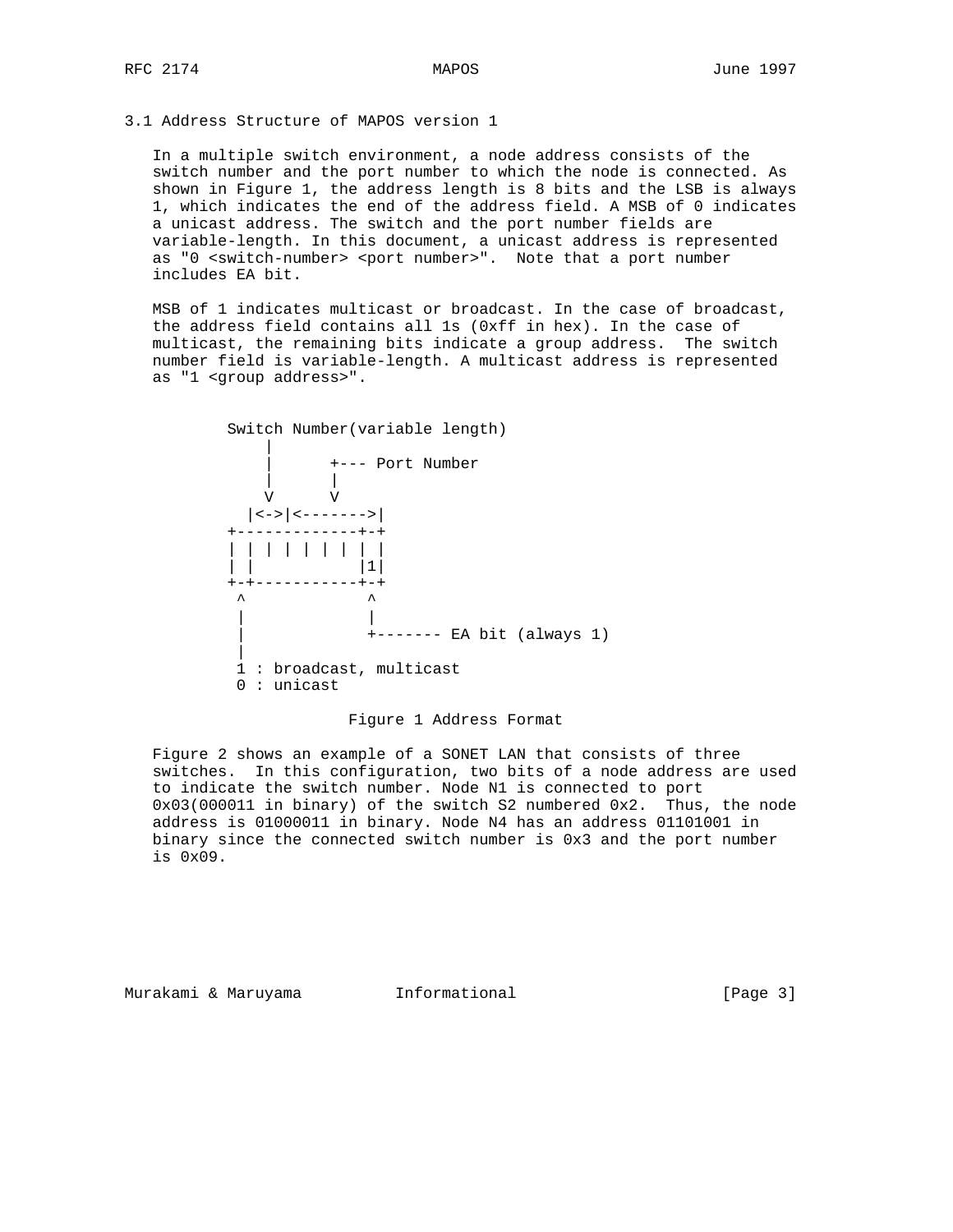

Figure 2 Multiple SONET Switch Environment

3.2 Forwarding Unicast Frames

 Unicast frames are forwarded along the shortest path. For example, a frame from node N4 destined to N1 is forwarded by switch S3 and S2. These SONET switches forwards an HDLC frame based on the destination switch number contained in the destination address.

 Each switch keeps a routing table with entries for possible destination switches. An entry contains the subnet mask, the next hop to the adjacent switch along the shortest path to the destination, the metric measuring the total distance to the destination, and other parameters associated with the entry such as timers. For example, the routing table in switch S1 will be as shown in Table 1. The metric value 1 means that the destination switch is an adjacent switch. The value 16 means that it is unreachable. Although the values between 17 and 31 also mean unreachable, they are special values utilized for split horizon with poisoned reverse [8].

Murakami & Maruyama  $I_n$  Informational  $[Page 4]$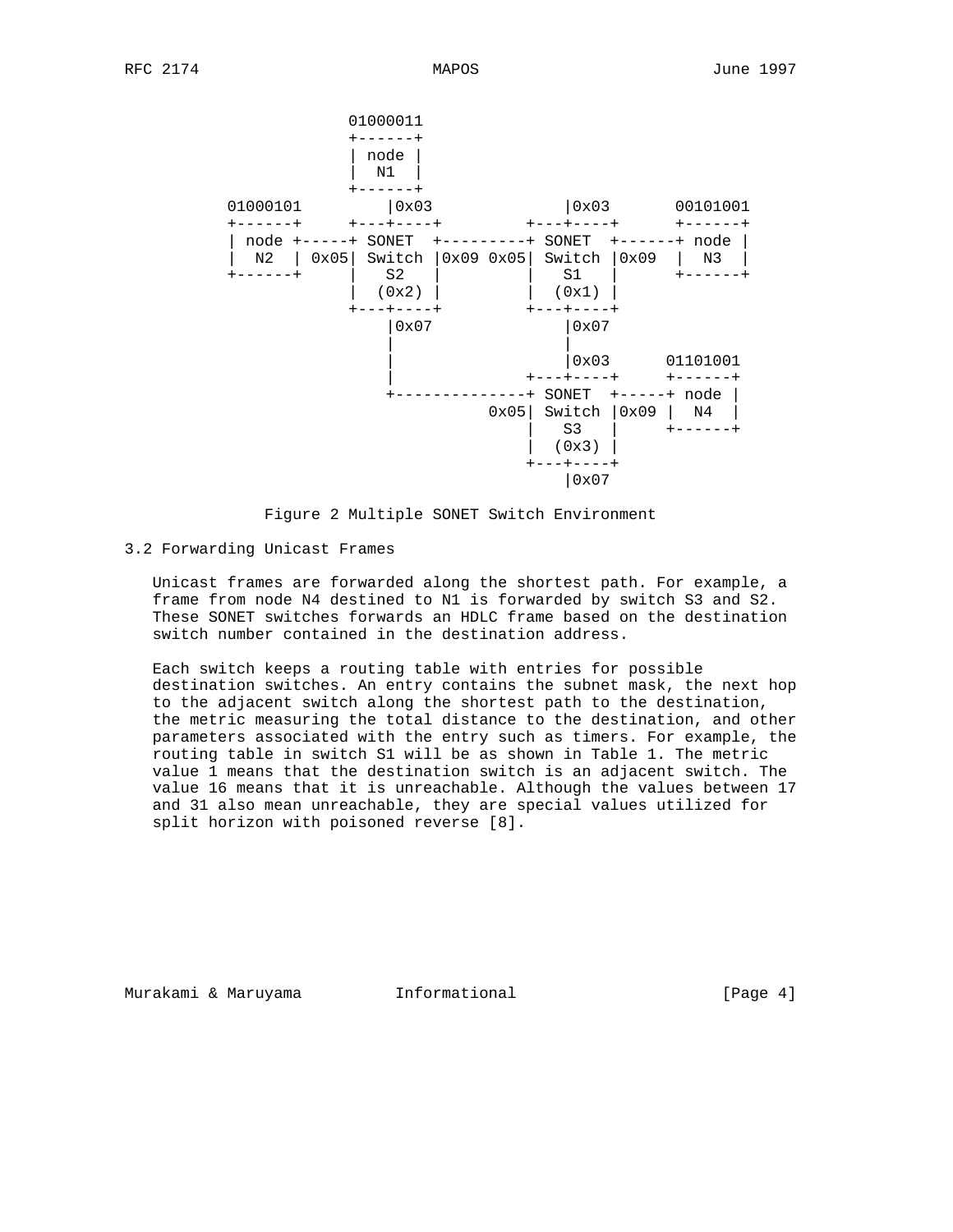| destination<br>switch | subnet<br>mask | next hop<br>port | metric | other<br>parameters |
|-----------------------|----------------|------------------|--------|---------------------|
| 01000000              | 11100000       | 00000101         |        |                     |
| 01100000              | 11100000       | 00000111         |        |                     |

Table 1 An Example of a Routing Table

 When a switch receives a unicast frame, it extracts the switch number from the destination address. If it equals to the local switch number, the frame is sent to the local node through the port specified in the destination address. Otherwise, the switch looks up its routing table for a matching destination switch number by masking the destination address with the corresponding subnet mask. If a matching entry is found, the frame is sent to an adjacent switch through the next hop port in the entry. Otherwise, it is silently discarded or sent to the control processor for its error processing.

## 3.4 Protocol Overview

 This subsection describes an overview of the unicast routing protocol and its algorithm.

#### 3.4.1 Route Exchange

 SSP is a distance vector protocol to establish and maintain the routing table. In SSP, each switch sends a routing update message to every adjacent switches every FULL\_UPDATE\_TIME (10 seconds by default). The update message is a copy of the routing table, that is, routes.

 When a switch receives an update message from an adjacent switch through a port, it adds the cost associated with the port, usually 1, to every metric value in the message. The result is a set of new metrics from the receiving switch to the destination switches. Next, it compares the new metrics with those of the corresponding entries in the existing routing table. A smaller metric means a better route. Thus, if the new metric is smaller than the existing one, the entry is updated with the new metric and next hop. The next hop is the port from which the update message was received. Otherwise, the entry is left unchanged. If the existing next hop is the same as the new one, the metric is updated regardless of the metric value. If no corresponding route is found, a new route entry is created.

Murakami & Maruyama  $I_n$  Informational  $[Page 5]$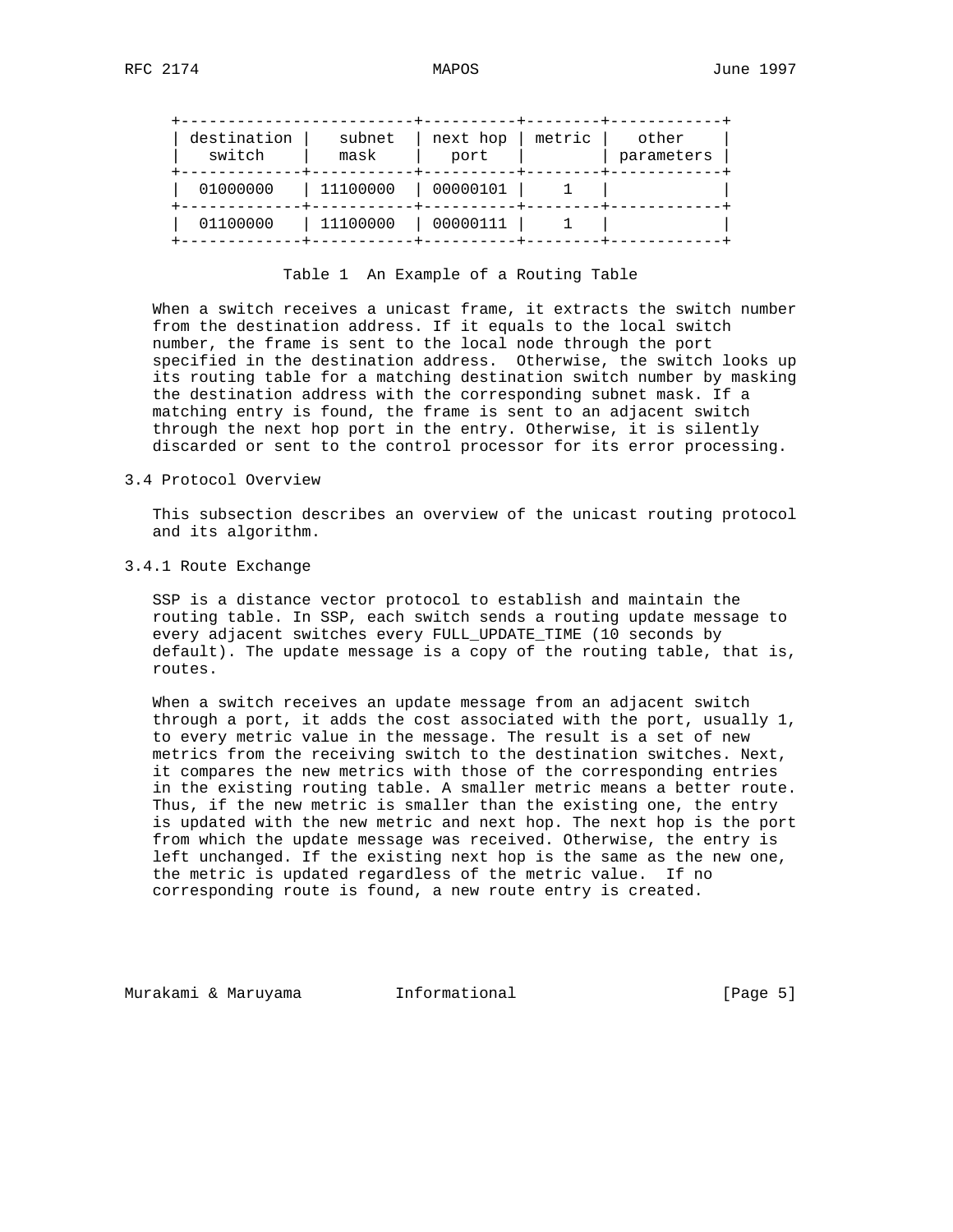### 3.4.2 Route Expiration

 Assume a route to R is advertised by a neighboring switch S. If no update message has been received from switch S for the period FULL\_UPDATE\_TIME \* 3 (30 seconds by default) or the route is advertised with metric 16 by switch S, the route to R is marked as unreachable by setting its metric to 16. In other words, the route to R is kept advertised even if the route is not refreshed up-to 30 seconds.

 To process this, each routing table entry has an EXPIRATION\_TIMER (30 seconds by default, that is, FULL\_UPDATE\_TIME \*3). If another switch advertises a route to R, it replaces the unreachable route. Even if a route is marked unreachable, the entry is kept in the routing table for the period of FULL\_UPDATE\_TIME \* 3. This enables the switch to notify its neighbors of the unreachable route by sending update messages with metric 16. To process this, each routing table entry has a garbage collection timer GC\_TIMER (30 seconds by default). The entry is deleted on expiration of the timer. Figure 3 shows this transition.

|            | The Last Update |                         |   | Expiration |   |               |                        | Garbage Collection |
|------------|-----------------|-------------------------|---|------------|---|---------------|------------------------|--------------------|
|            |                 |                         |   |            |   |               |                        |                    |
| Routing    | T               | T                       | т |            | T | ጥ             |                        |                    |
| Table      |                 |                         |   |            |   |               |                        |                    |
| Entry      |                 | metric $<$ 16           |   |            |   | $metric = 16$ |                        |                    |
|            |                 |                         |   |            |   |               |                        |                    |
|            |                 |                         |   | ---> ----  |   |               |                        |                    |
|            |                 | EXPIRATION TIMER        |   |            |   | GC TIMER      |                        |                    |
|            |                 |                         |   |            |   |               |                        | Stop Advertising   |
|            |                 |                         |   |            |   |               |                        |                    |
| Advertised |                 |                         |   |            |   |               |                        |                    |
| Metric     |                 | metric $<$ 16 ------+-- |   |            |   |               | metric = $16$ -------X |                    |
|            |                 |                         |   |            |   |               |                        |                    |

T: FULL\_UPDATE\_TIME

# Figure 3. Route Expiration

#### 3.4.3 Slow Convergence Prevention

 To prevent slow convergence of routing information, two techniques, split horizon with poisoned reverse, and triggered update are employed.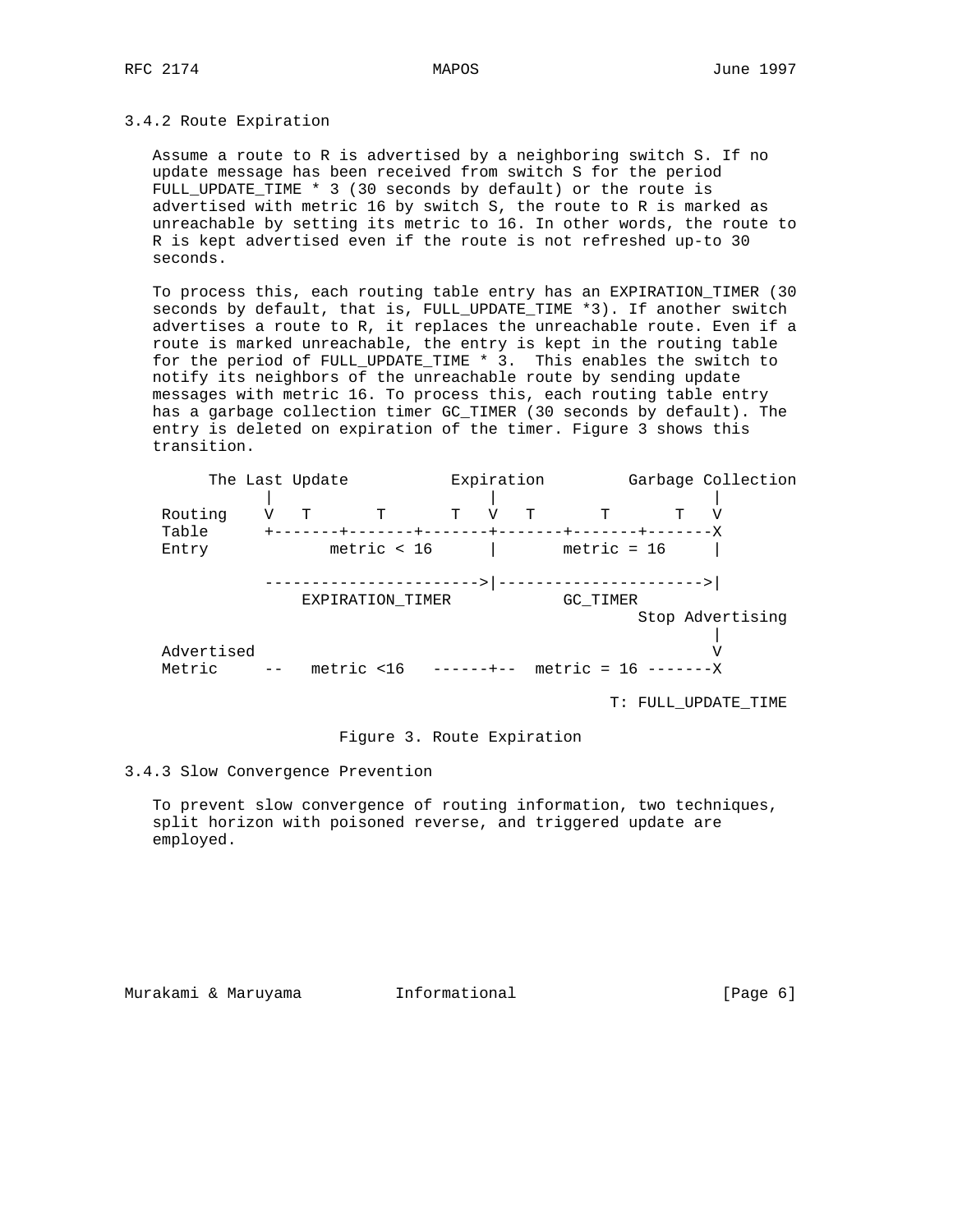Sn <------------- S3 <- S2 <- S1 (i) Before Outage ->  $Sn \leftarrow - X \leftarrow S3 \leftarrow S2 \leftarrow S1$ (ii) After Outage

Figure 4 An Example of Slow Convergence

Figure 4 shows an example of slow convergence[6]. In (i), three switches, S1, S2, and S3, are assumed to have a route to Sn. In (ii), the connection to Sn has disappeared because of an outage, but S2 continue to advertise the route since there is no means for S2 to detect the outage immediately and it has the route to Sn in its routing table. Thus, S3 misunderstand that S2 has the best route to Sn and S2 is the next hop. This results in a transitive loop between S2 and S3. S2 and S3 increments the metric of the route to Sn every time they advertise the route and the loop continues until the metric reaches 16. To suppress the slow convergence problem, split horizon with poisoned reverse is used.

 In split horizon with poisoned reverse, a route is advertised as unreachable to the next hop. The metric is the received metric value plus 16. For example, in Figure 4, S2 advertises the route to Sn with the metric unreachable only to S3. Thus, S3 never considers that S2 is the next hop to Sn. This ensures fast convergence on disappearance of a route.

 Another technique, triggered update, forces a switch to send an immediate update instead of waiting for the next periodic update when a switch detects a local port failure, or when it receives a message that a route has become unreachable, or that its metric has increased. This makes the convergence faster.

4. Broadcast/multicast Routing in SSP

 This section explains VRPB algorithm and the outline of broadcast/multicast routing protocol.

Murakami & Maruyama  $I_n$  Informational  $[Page 7]$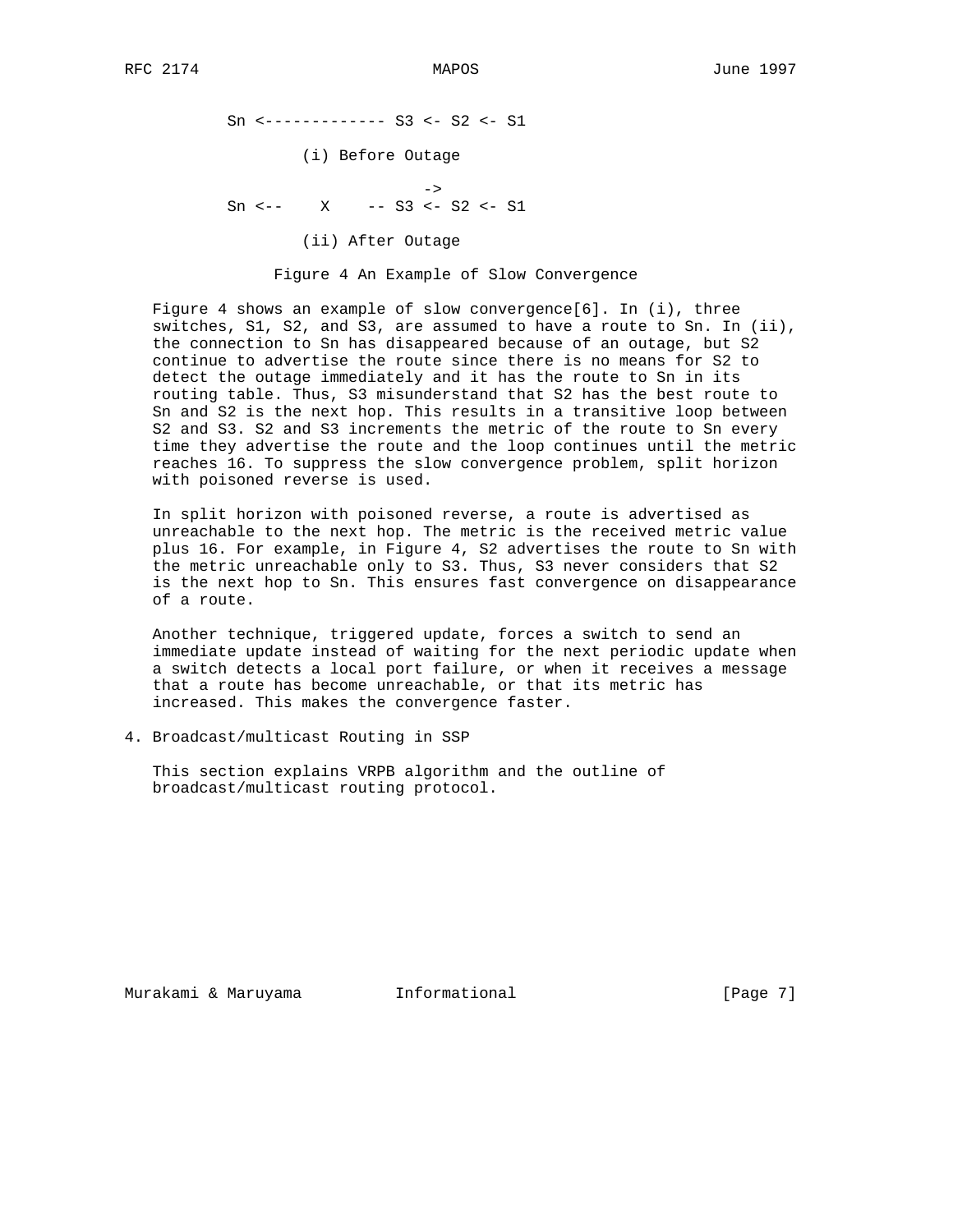### 4.1 Virtual Reverse Path Broadcast/Multicast Algorithm

 SSP provides broadcast/multicast routing based on a spanning tree algorithm. As described in Section 2, the routing is based on the VRPB(Virtual Reverse Path Broadcast) algorithm. In VRPB, each switch assumes that all broadcast and multicast frames are generated by a specific switch, VSS(Virtual Source Switch). Thus, unlike DVMRP, a MAPOS network has only one spanning tree at any given time.

 The frames are forwarded along the reverse path by computing the shortest path from the VSS to all possible recipients. VSS is the switch which has the lowest switch number in the network. Because the routing table contains all the unicast destination addresses including the switch numbers, each switch can identify the VSS independently by searching for the smallest switch number in its unicast routing table.

 In Figure 2, switch S1 is the VSS. Each switch determines its place in the spanning tree, relative to the VSS, and which of its ports are on the shortest path tree. Thus, the spanning tree is as shown in Figure 5. Except for the VSS, each switch has one upstream port and zero or more downstream ports. VSS have no upstream port, since it is the root of the spanning tree. In Figure 2. switch S2's upstream port is port 0x09 and it has no downstream port.



#### Figure 5 VRPB Spanning Tree

 When a switch receives a broadcast/multicast frame, it forwards the frame to all of the upstream switch, the downstream switches, and the directly connected nodes. However, it does not forward to the switch which sent the frame to it. For that purpose, a bit mapped broadcast/multicast routing table may be employed. The broadcast/multicast routing process marks all the bits corresponding to the ports to which frames should be forwarded. The forwarding process refers to it and broadcasts a frame to all the ports with its corresponding bit marked.

4.2 Forwarding Broadcast/multicast Frames

 When a switch forwards a broadcast/multicast frame, (1) it first decides the VSS by referring to its unicast routing table. Then, (2) it refers to its broadcast/multicast routing table corresponding to

Murakami & Maruyama  $I_n$ Informational informational [Page 8]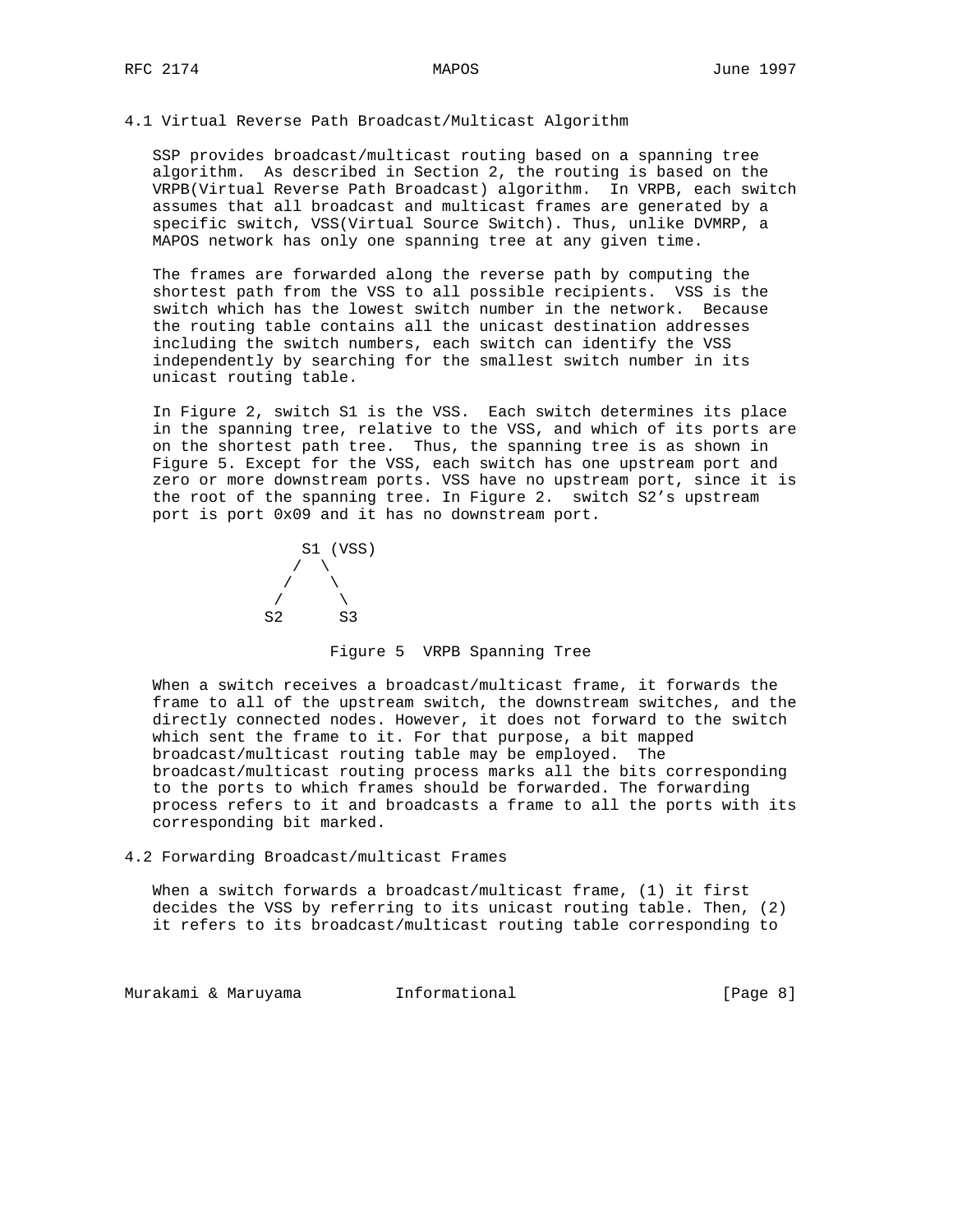the VSS. A cache may be used to reduce the search overhead. (3) Based on the routing table, the switch forwards the frame.

 Figure 6 shows an example of S2's broadcast/multicast routing table for the VSS S1. It is a bit map table and each bit corresponds to a port. The value 1 indicates that frames should be forwarded to a node or a switch through the port. If no bit is marked, the frame is silently discarded. In the example of Figure 6, port 0x09 is the upstream port to its VSS, that is, S1. Other ports, ports 0x05 and 0x03 are path to N2 and N1 nodes, respectively.

 0F 0D 0B 09 07 05 03 01 --- port number +---+---+---+---+---+---+---+---+ | 0 | 0 | 0 | 1 | 0 | 1 | 1 | 0 | --- 1: forward +---+---+---+---+---+---+---+---+ 0: inhibit

Figure 6 Broadcast/Multicast Routing Table of S2

4.3 Forwarding Path Examples

 Assume that a broadcast frame is generated by N2 in Figure 2. The frame is received by S2.

 Then, S2 passes it to all the connected nodes except for the source N2. That is, only to N1. At the same time, it also forwards the frame to all its upstream and downstream switches. Since S2 has no downstream switch, S2 forwards the frame to S1 though its upstream port 0x09.

 S1 is the VSS and it passes the frame to all the local nodes, that is, only to N3. Since it has no upstream switch and S2 is the switch which sent the frame to S1, the frame is eventually forwarded only to a downstream switch S3.

 S3 passes the frame to its local node, N4. Since S3 has only an upstream and the frame was received through that port, S3 does not forward the frame to any switch.

 The resulting path is shown in Figure 7. Although this is not the optimal path, VRPB ,at least, ensures that broadcast/multicast frames are delivered all the nodes without a loop. Figures 8 and 9 show the forwarding path for frames generated by a node under S3 and S4, respectively.

Murakami & Maruyama Informational [Page 9]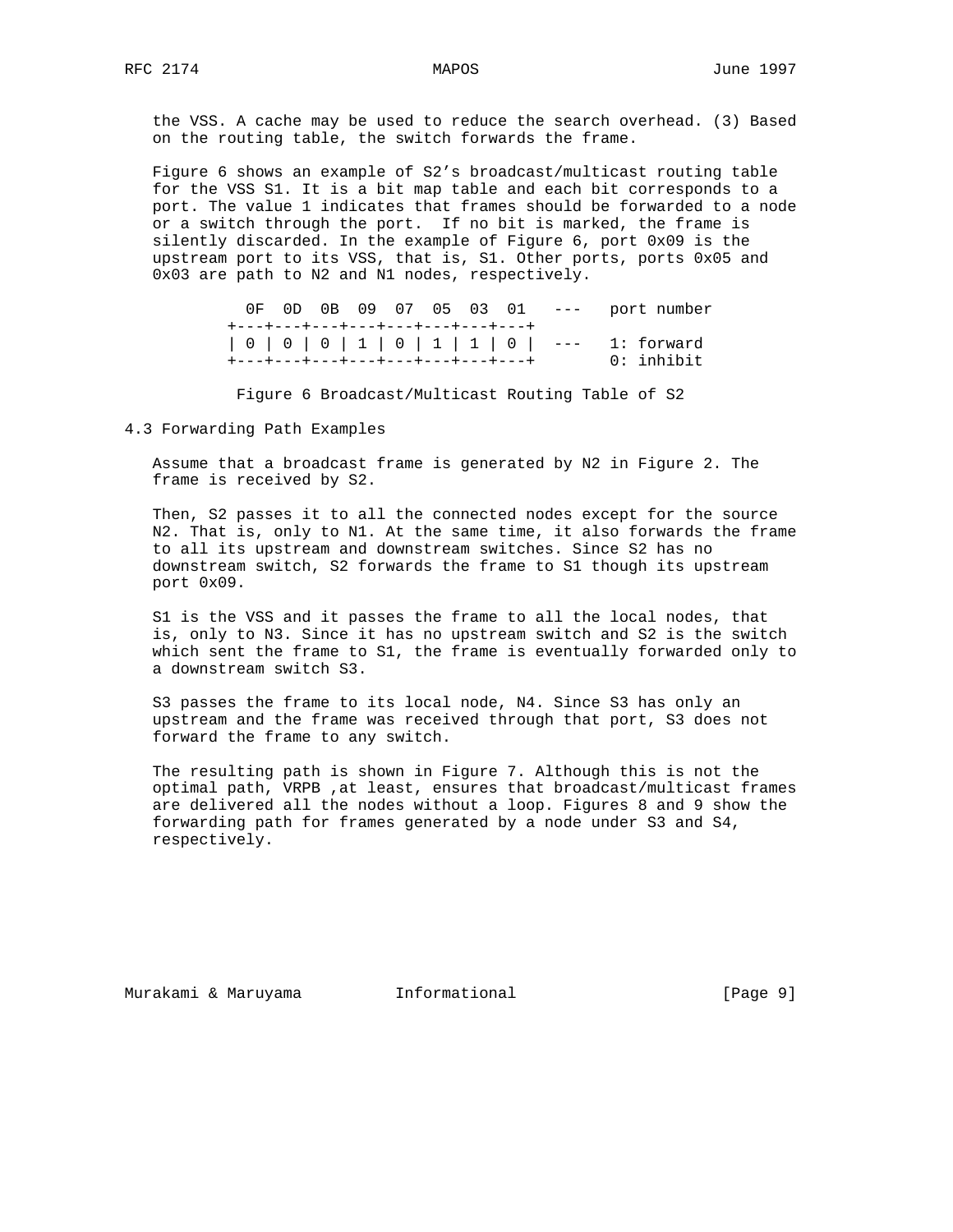+-> N3 | N2 -> S2 +-> S1 +-> S3 -> N4 | +-> N1 Figure 7 Forwarding Path from N2 +-> N1 | N3 -> S1 +-> S2 +-> N2 |  $+->$  S3  $-->$  N4 Figure 8 Forwarding Path from N3 +-> N3 | N4 -> S3 +-> S1 +-> S2 +-> N1 | +-> N2 Figure 9 Forwarding Path from N4

4.4 Suppressing Routing Loop

 To suppress transitive routing loop, forward delay is employed. A switch suspends broadcast/multicast forwarding for a period after a new VSS is found in the routing table. This prevents transitive routing loop by waiting for all the switches to have the same routing information and become synchronized. In addition to controlling sending of frames by forward delay, another mechanism is employed to prevent transitive routing loop by controlling reception of frames. That is, broadcast/multicast frames received through ports other than the upstream and downstream ports are discarded.

4.5 Upstream Switch Discovery

 The upstream port is determined by the shortest reverse path to the VSS. It is identified by referring to the next hop port of the route to VSS in the local unicast routing table. When a new next hop to the VSS is discovered, the bit corresponding to the old next hop port is cleared, and the bit corresponding to the new one is marked as the upstream port in the broadcast/multicast routing table.

Murakami & Maruyama Informational [Page 10]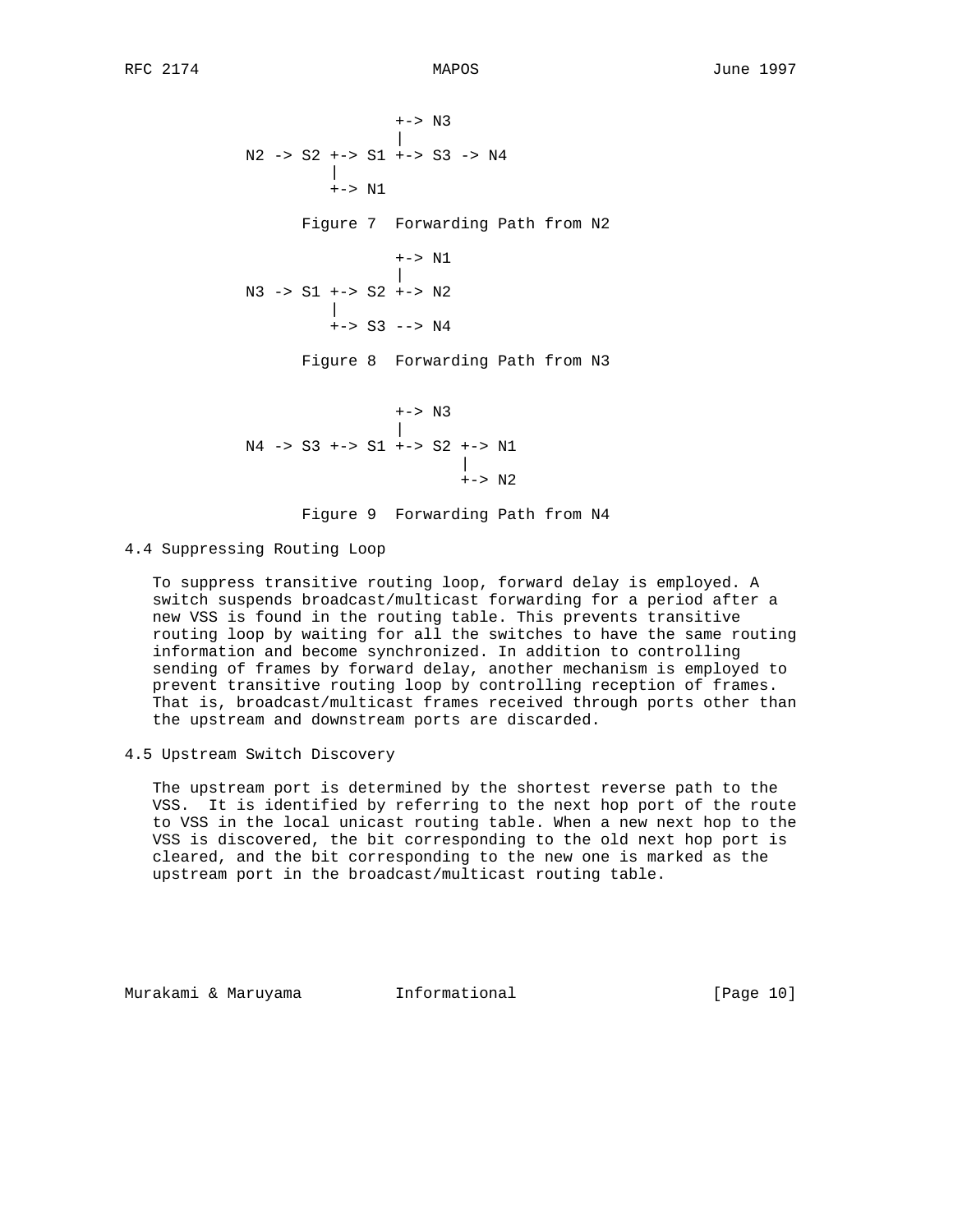4.6 Downstream Switch Discovery

 To determine the downstream ports, split horizon with poisoned reverse is employed. When a switch receives a route with a metric poisoned by split horizon processing through a port as described in Section 3.4.3, the port is considered to be a downstream port. In Figure 2, S1 is the VSS and the route information is sent back from S2 to S1 with metric unreachable based on the split horizon with poisoned reverse. Thus, S1 knows that S2 is one of its downstreams.

### 4.7 Downstream Port Expiration

 When a poison reversed packet is newly received from a port, the local switch knows that a new downstream switch has appeared. Then, it marks the bit corresponding to the port and starts FORWARD\_DELAY\_TIMER (30second by default, that is, FULL\_UPDATE\_TIME \* 3) for the port. The forwarding of broadcast/multicast frames to the port is prohibited until the timer expires. Every time the local switch receives a poison reversed packet through a port, it initializes PORT\_EXPIRATION\_TIMER(30 seconds by default, that is, FULL\_UPDATE\_TIME \*3) corresponding to the port. A continuous loss of poison reversed packets or a failure of downstream port results in expiration of PORT\_EXPIRATION\_TIMER, and the corresponding bit is cleared.

|                                  | First Update | T.                                | T | T                                                                                        | T T | T V | Last Update     |                          |                                  |          |   |
|----------------------------------|--------------|-----------------------------------|---|------------------------------------------------------------------------------------------|-----|-----|-----------------|--------------------------|----------------------------------|----------|---|
| A bit in<br>the routing<br>table | 0            | <---------><br>ᄉ<br>FORWARD DELAY |   | +---+---+---+---+---+---+---+---+---+---+---+---<br>0 0 1 1 1 1 1 1 1 1<br>ᄉ<br>route up |     |     | PORT EXPIRATION | <b>&lt;---------&gt;</b> | $\mathbf 0$<br>ᄉ<br>A route down | $\Omega$ | 0 |

## T: FULL\_UPDATE\_TIME

# Figure 10. Port Expiration

 When a downstream switch discovers another best path to the VSS or a new VSS, it stops split horizon with poison reverse and sends ordinary update messages. Whenever the local switch receives an ordinary update message from its downstream switch, it SHOULD immediately clear the corresponding bit in the routing table and stop forwarding of broadcast/multicast frames.

Murakami & Maruyama Informational [Page 11]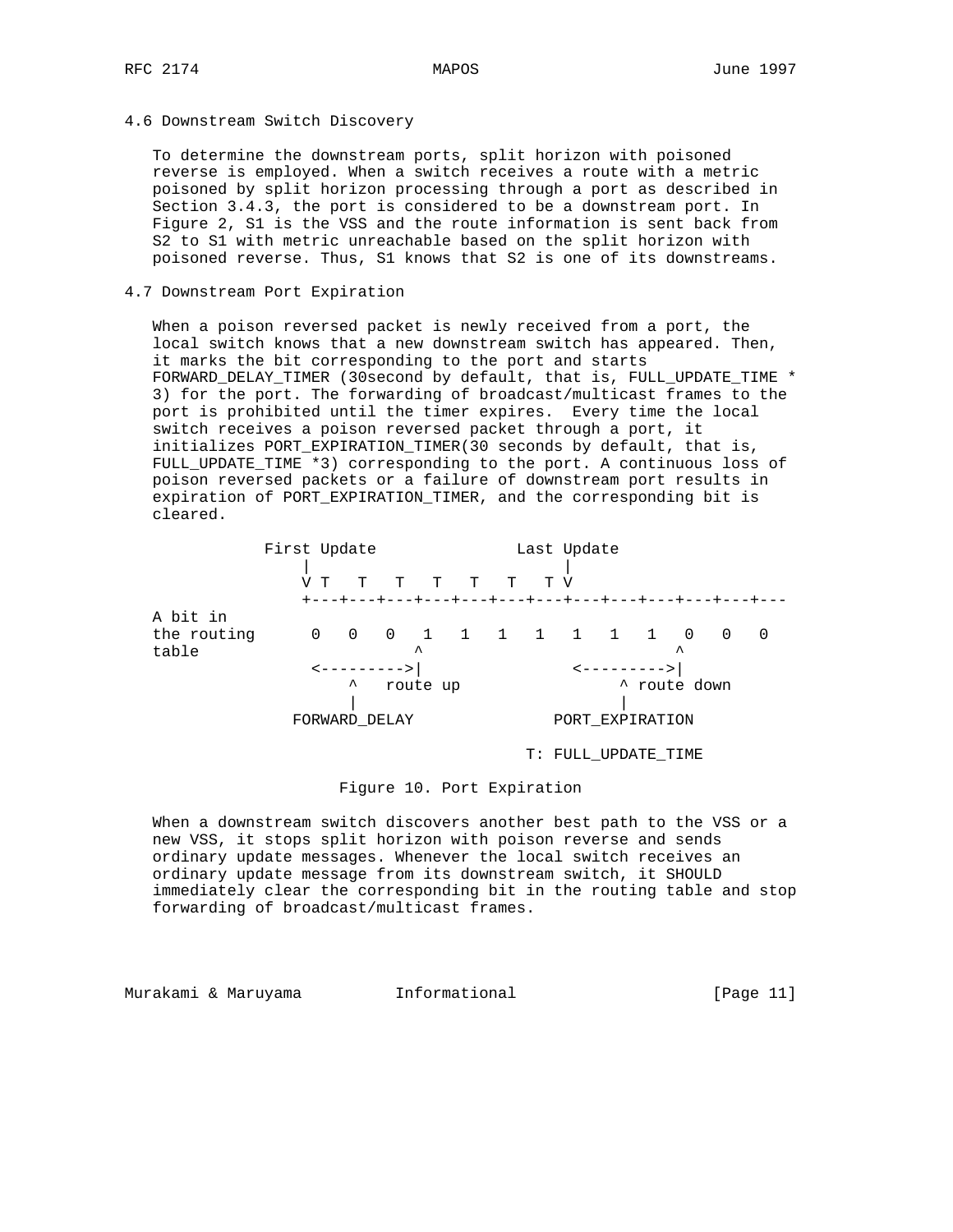4.8 Node Discovery

When a NSP[9] packet, requesting a node address from a port, is received, the local switch considers that a new node is connected, and marks the corresponding bit in the broadcast/multicast routing table. When the local switch detects that the port went down as described in [9], it clear the corresponding bit.

4.9 Invalidating The Broadcast/multicast Routing Table

 When a new VSS is discovered or when the VSS becomes unreachable, the entire broadcast/multicast routing table is invalidated. That is, a change of upstream port affects the entire broadcast/multicast routing. However, a change of a downstream port does not affect forwarding to other downstream ports, its upstream port, and nodes.

5. Detailed Protocol Operation

 This section explains SSP packet format and protocol processing in detail.

5.1 Packet Format

 This subsection describes the packet encapsulation in HDLC frame and the packet format.

5.1.1 Packet Format and Its Encapsulation

 SSP packet format is designed based on RIP[6] and its successor, RIP2 [7]. Figure 11 shows the packet format. A SSP packet is encapsulated in the information field of a MAPOS HDLC frame. The HDLC protocol field of SSP is 0xFE05 in hex as defined by the "MAPOS Version 1 Assigned Numbers" [10]. The packet is sent encapsulated in a unicast packet with the destination address 0000 0001, which indicates the control processor of an adjacent switch.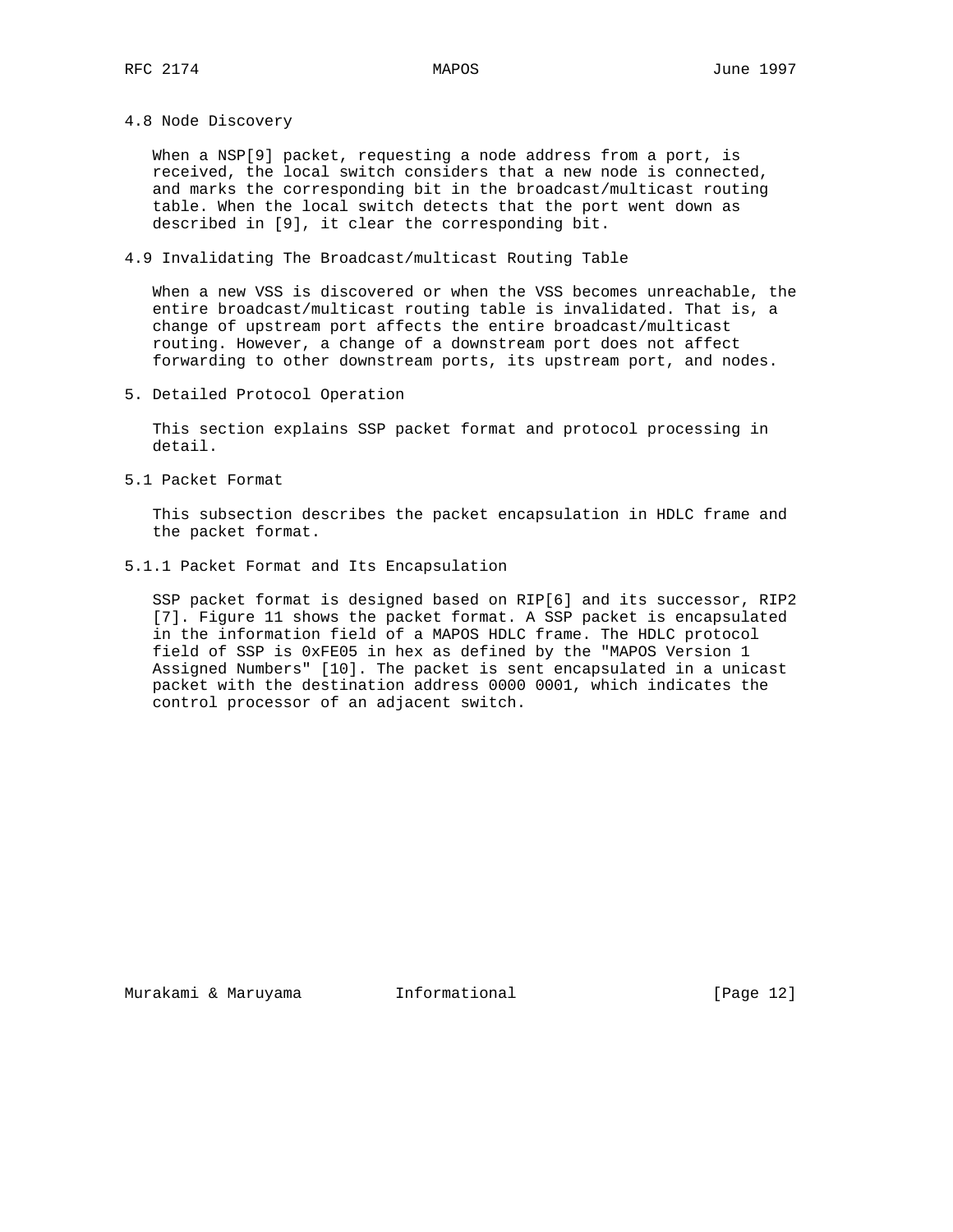| (MSB)                              |                           | (LSB)<br>7 6 5 4 3 2 1 0 7 6 5 4 3 2 1 0 7 6 5 4 3 2 1 0 7 6 5 4 3 2 1 0 |                   |  |  |  |  |  |
|------------------------------------|---------------------------|--------------------------------------------------------------------------|-------------------|--|--|--|--|--|
| Command<br>------+-----            | Version                   | unused                                                                   | SSP header        |  |  |  |  |  |
| Address Family Identifier          |                           | All O                                                                    |                   |  |  |  |  |  |
| -----+------------<br>HDLC Address |                           |                                                                          |                   |  |  |  |  |  |
|                                    | Subnet Mask               |                                                                          | -+ route<br>entry |  |  |  |  |  |
|                                    | A11 0                     |                                                                          |                   |  |  |  |  |  |
|                                    | Metric<br>------+-------- |                                                                          |                   |  |  |  |  |  |
| Address Family Identifier          |                           | A 1 1                                                                    |                   |  |  |  |  |  |

Figure 11 SSP packet format

 The maximum packet size is 512 octet. The first four octets is the SSP header. The remainder of the message is composed of 1 - 25 route entries. Each entry is 20 octets long.

5.1.2 SSP Header

 SSP header consists of a command field and a version field. The command field is one octet long and holds one of the following values;

- 1 request A request to send all or part of SSP routing table.
- 2 response A message containing all, or a part of the sender's SSP routing table. This message may be sent in response to a request, or it may be an update message generated by the sender.

 The Version field indicates the version of SSP being used. The current version number is 1.

## 5.1.3 SSP Route Entries

 Each entry has an address family identifier. It indicates an attribute of the entry. SSP routing protocol uses 2 as its identifier by default. The identifier 0 indicates unspecified. This value is used when a switch requests other switches to send the entire SSP routing table. A recipient of the message SHOULD ignore all entries with unknown value.

Murakami & Maruyama Informational [Page 13]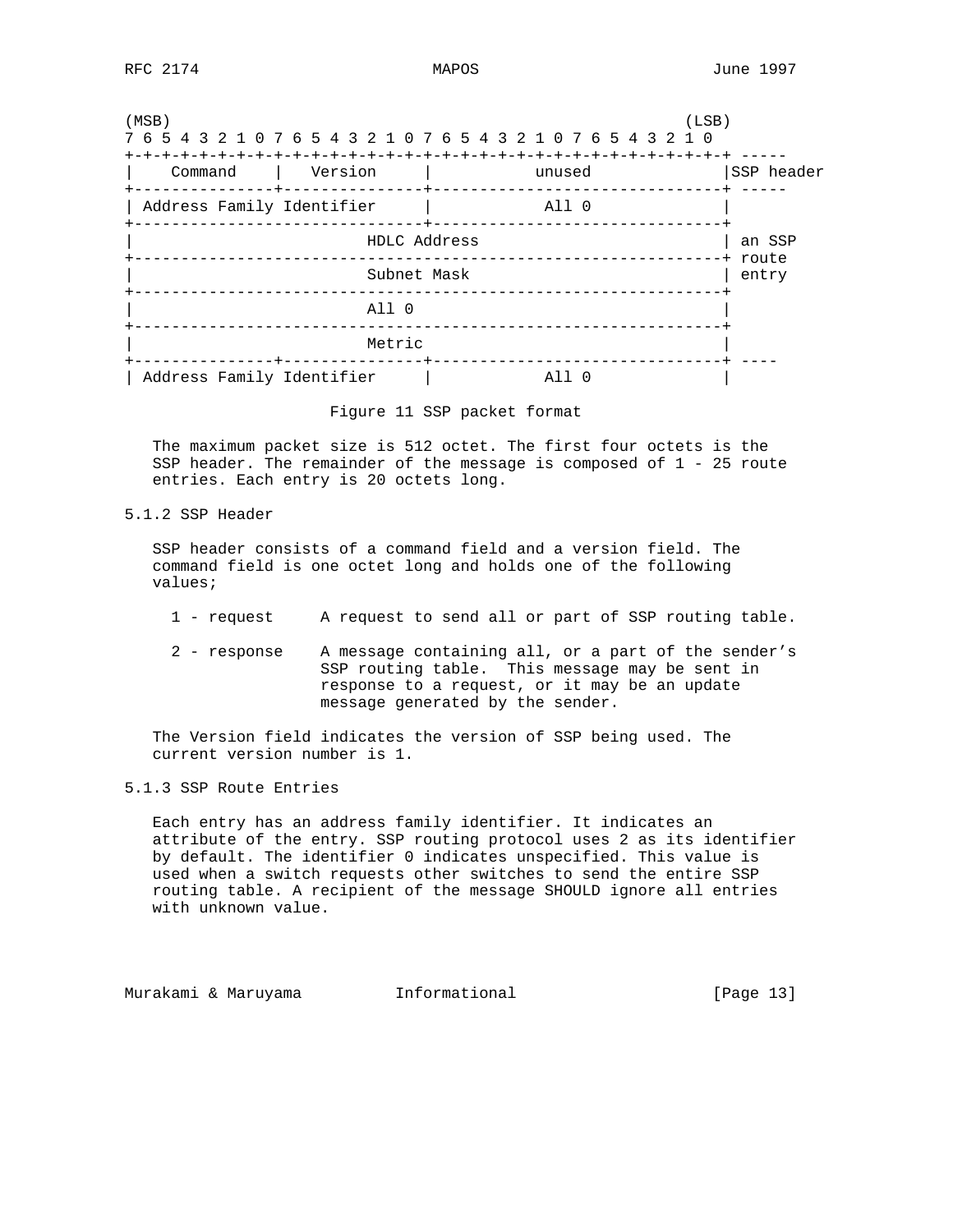The HDLC address is a destination address. It may be a switch address or a node address. The subsequent subnet mask is applied to the HDLC address to yield the switch number portion. The field is 4 octet long and the address is placed in the least significant position.

 Metric indicates the distance to the destination node. That is, how many switches a message must go through en route to the destination node. The metric field must contain a value between 1 and 31. The metric of 16 indicates that the destination is not reachable and is ignored by recipients. The values between 17 and 31 are utilized for poisoned reverse with split horizon and also means unreachable. The metric 0 indicates the local switch itself.

5.2 Routing Table

 Every switch has an SSP routing table. The table is a collection of route entries - one for every destination. An entry consists of the following information;

(1) destination : A unicast destination address.

 (2) subnet mask : A mask to extract the switch address by applying bitwise AND with the destination address

 (3) next hop port : The local port number connected to the adjacent switch along the path to the destination.

 (4) metric : Distance to the destination node. The metric of an adjacent switch is 1 and that of local switch is 0.

 (5) timers for unicast routing : Timers associated with unicast routing such as EXPIRATION\_TIMER and GC\_TIMER.

 (6) flags : Various flags associated with the route such as route change flag to indicate that the route has changed recently or it has timed out.

 (7) bit map routing table for broadcast/multicast : Each bit corresponding to the port to an upstream or a downstream switch of the spanning tree is marked in addition to the ports to end nodes. Broadcast/multicast frames are forwarded only through those ports with their corresponding bit set. Since only one spanning tree exists at a time in a network, each route entry does not necessarily have to have this field.

Murakami & Maruyama  $I_n$ Informational [Page 14]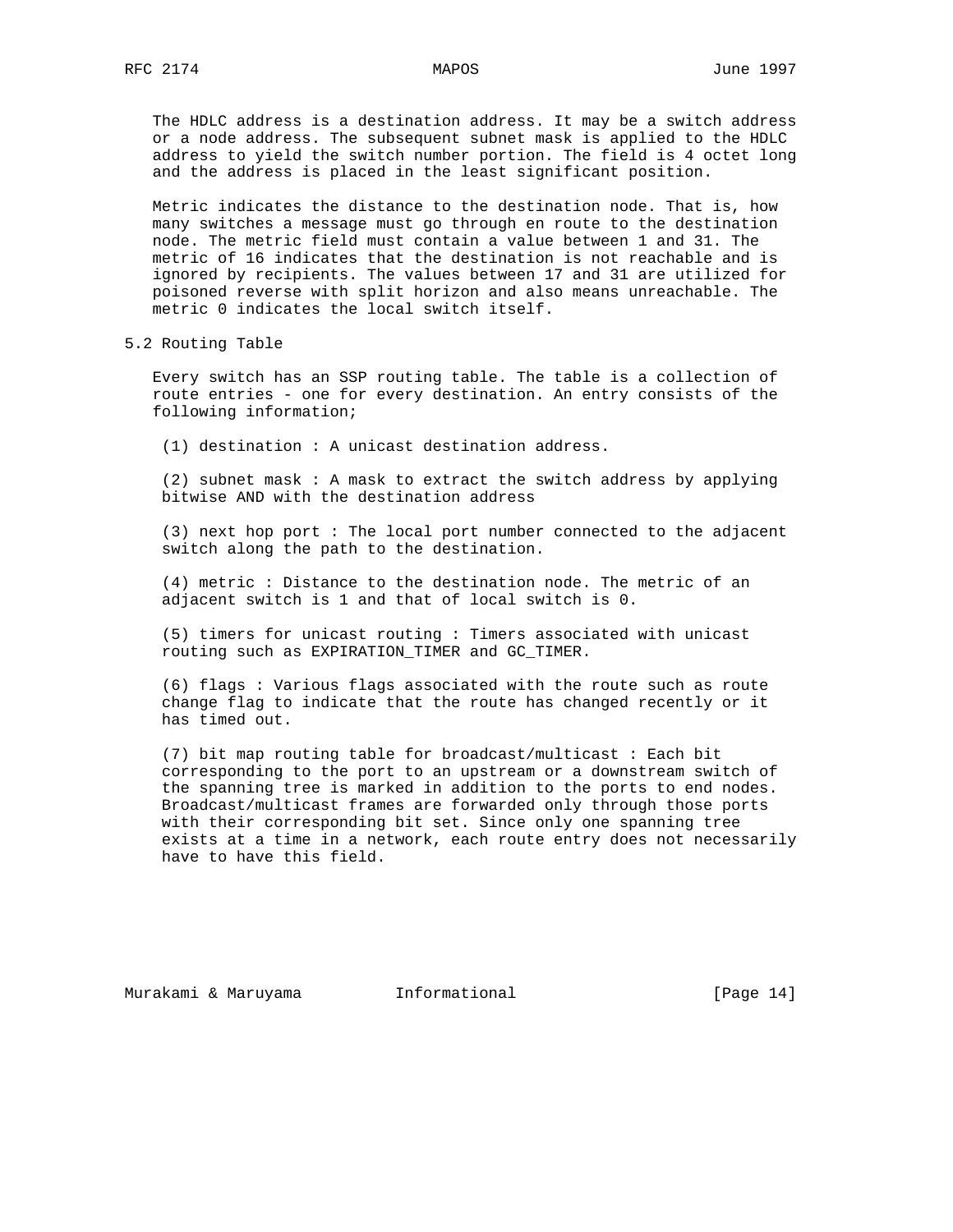(8) timers for broadcast/multicast routing : Timers associated with broadcast/multicast routing such as FORWARD\_DELAY\_TIMER and PORT\_EXPIRATION\_TIMER. These timers are prepared for each bit of broadcast/multicast routing table.

# 5.3 Sending Routing Messages

5.3.1 Packet Construction

 Because of the split horizon with poisoned reverse, a routing message differs depending on the adjacent switch to which the message is being sent. The upstream switch of a route, that is next hop, receives a message which contains the corresponding route with a metric between 17 and 31. Switches that are not the upstream switch of any route receive the same message. Here, we assume that a packet for a routing message is constructed for an adjacent switch which is connected through the local port N.

 First, set the version field to 1, the current SSP version. Then, set the command to "response". Set other fields which are supposed to be zero to zero. Next, start filling in entries.

 To fill in the entries, perform the following for each route. The destination HDLC address, netmask, and its metric are put into the entry in the packet. Routes must be included in the packet even if their metrics are unreachable(16). If the next hop port is N, 16 is added to the metric for split horizon with poisoned reverse.

 Recall that the maximum packet size is 512 bytes. When there is no more space in a packet, send the current message and start a new one. If a triggered update is being generated, only entries whose route change flags are set need be included.

# 5.3.2 Sending update

Sending update may be triggered in any of the following ways;

(1) Initial Update

 When a switch first comes up, it SHOULD send to all adjacent switches a request asking for their entire routing tables. The destination address is 00000001. When a port comes on-line, the request packet is sent to the port. The packet, requesting the entire routing table, MUST have at least an entry with the address family identifier 0 meaning unspecified.

 When a switch receives a request packet, it first checks the version number of the SSP header. If it is not 1, the packet is silently

Murakami & Maruyama  $I_n$ Informational (Page 15)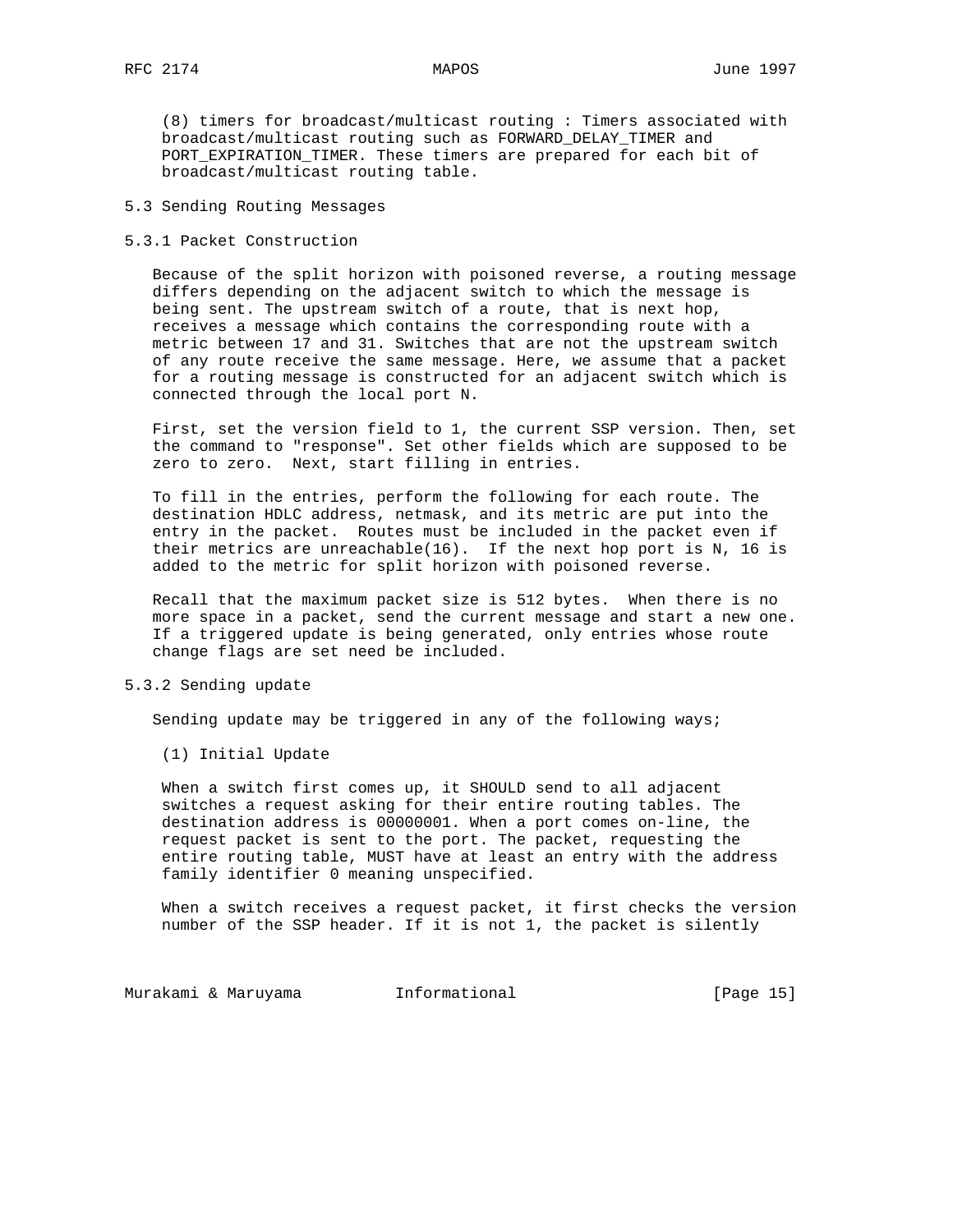discarded. Otherwise, the address family identifier is examined. If the value is 0, the entire SSP routing table is returned in one or more response packets destined to 00000001. Otherwise, the request is silently discarded. Although the original RIP specification defines the partial routing table request, SSP routing protocol omits it for the sake of simplicity.

(2) Periodic Update

 Every switch participating in the routing process sends an update message (response message) to all its neighbor switches once every FULL\_UPDATE\_TIME (10 seconds). For the periodic update, a response packet(s) is used. The destination address is always 00000001. An update message contains the entire SSP routing table. The maximum packet size is 512byte. Thus, an update message may require several packets to be packed.

(3) Triggered Update

 When a route in the unicast routing table is changed or a local port goes down, the switch advertises a triggered update packet without waiting for the full update time. The difference between triggered update and the other update is that triggered updates do not have to include the entire routing table. Only changed entries should be included. Triggered update may be suppressed if a regular periodic update is due.

 Note that when a route is advertised as unreachable (metric 16) by an adjacent switch, update process is triggered as well as expiration of the route in the local switch.

(4) On Termination

 When a switch goes down, it is desirable to advertise all the routes with metric 16, that is, unreachable.

## 5.4 Receiving Routing Messages

When a switch receives an update, it first checks the version number. If it is not 1, the update packet is silently discarded. Otherwise, it processes the entries in it one by one.

Murakami & Maruyama  $I_n$ Informational [Page 16]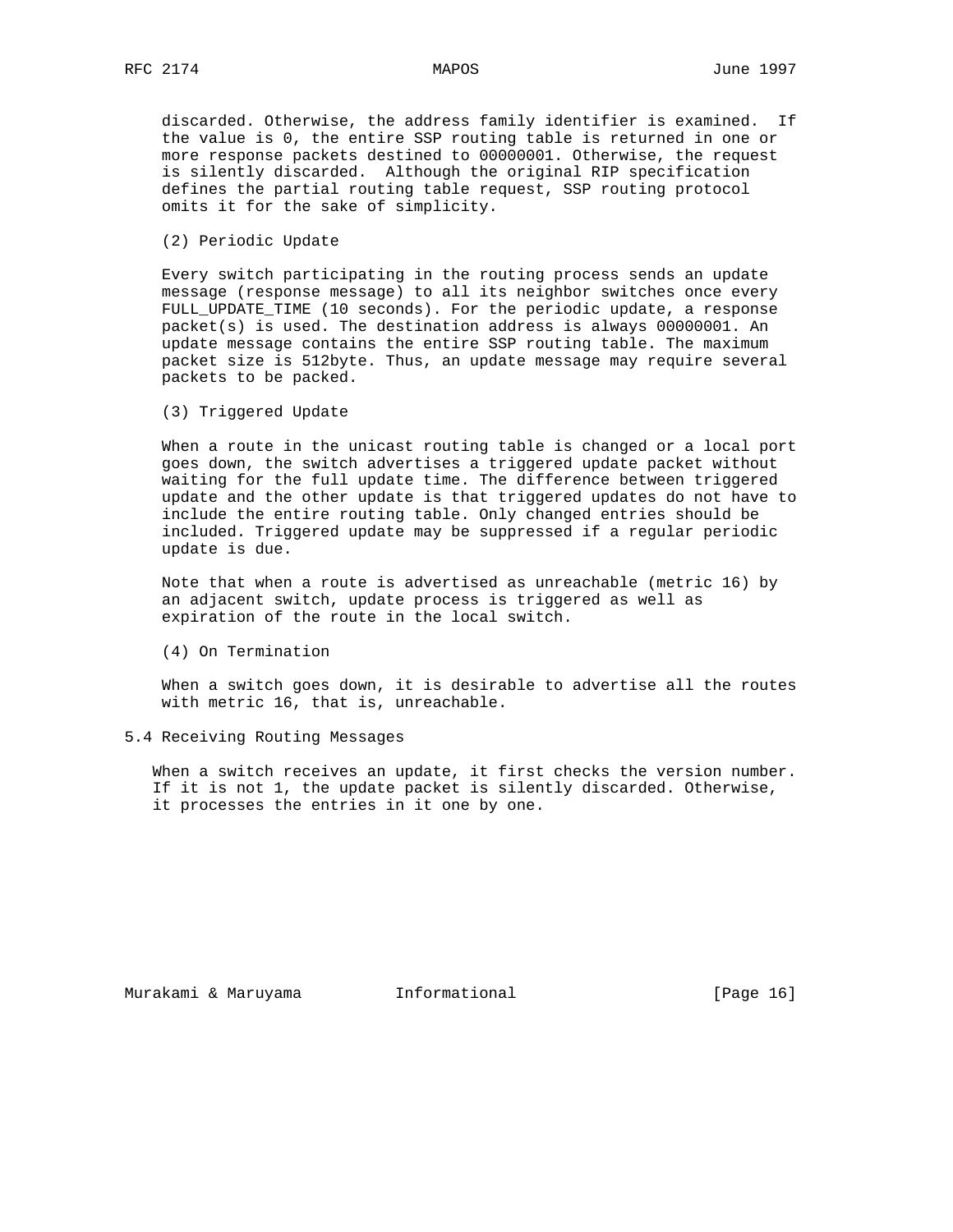For each entry, the address family identifier is checked. If it is not 2, the entry is ignored. Otherwise, the metric is checked. The value should be between 0 and 31. An entry with illegal metric is ignored. Next, the HDLC address and the subnet mask is checked. An entry with an invalid address such as broadcast is ignored. If the entry passed all these validation checks, it is processed according to the following steps;

Step 1 - Process Poisoned Reverse

 If the metric value is between 0 and 16, it is an unicast information. Go ahead to Step 2.

 If the metric value is between 17 and 31, it indicates poisoned reverse, that the local switch has been chosen as the next hop for the route. However, if the corresponding entry is not included in the current routing table or the message is from a port connected to its upstream switch, the message is illegal -- ignore it and return to Step 1 to process the next entry. Otherwise,

- (1) Initialize the PORT\_EXPIRATION\_TIMER corresponding to the downstream port.
- (2) Operate the FORWARD\_DELAY\_TIMER as follows;
	- (2-1) If the broadcast/multicast forwarding was already enabled, go to (3).
	- (2-2) If the FORWARD\_DELAY\_TIMER corresponding to the downstream port was already started, increment the timer. If the timer expires, mark the bit in the broadcast/multicast routing table corresponding to the port and stop the timer.
	- (2-2) Otherwise, start the FORWARD\_DELAY\_TIMER.
- (3) Return to Step 1 to process the next entry.

Step 2 - Process Unicast Routing Information

 First, add the cost associated with the link, usually 1, to the metric. If the result is greater than 16, 16 is used. Then, look up the unicast routing table for the corresponding entry. There are two cases.

Case 1 no corresponding entry is found

 If the new metric is 16, return to step 1 to process the next entry. Otherwise,

(1) Create a new route entry in the routing table

(2) Initialize EXPIRATION\_TIMER and GC\_TIMER

Murakami & Maruyama Informational [Page 17]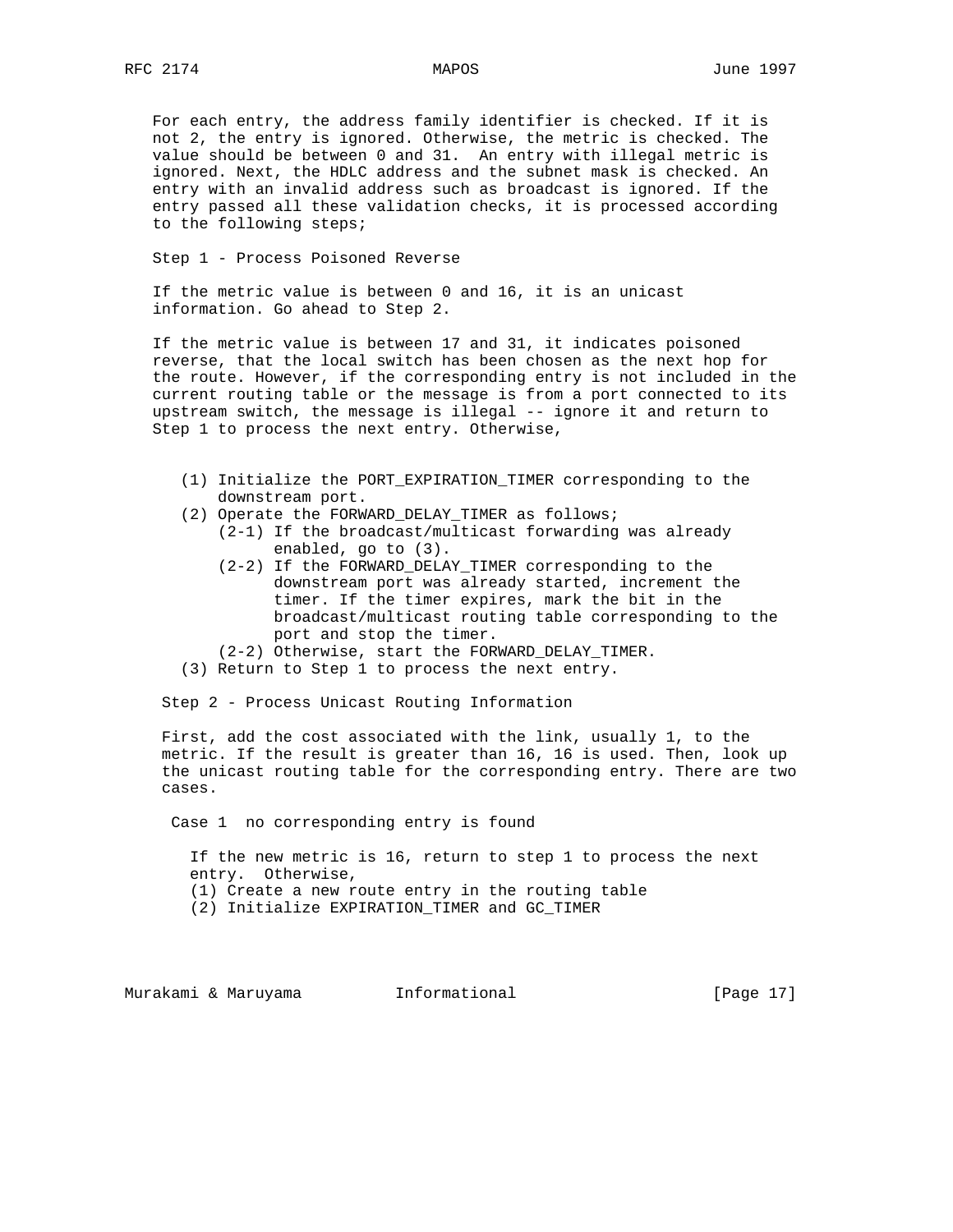- (3) The port corresponding to the new route is the next\_hop port for the route. Thus, mark the bit in the broadcast/multicast routing table corresponding to the new next\_hop port and start FORWARD\_DELAY\_TIMER. If this new route is for the switch with the minimum switch number, select it as the VSS and use its broadcast/multicast routing table. (See NOTE 1.)
- (4) Set the route change flag and invoke triggered update process (5) Return to step 1 to process the next entry.

[NOTE 1]

There are two implementations;

- (1) Prepare a spanning tree for each route and use only one corresponding to the current VSS. In this case, each unicast route entry has a broadcast/unicast routing table.
- (2) Prepare only one spanning tree corresponding to the current VSS. In this case, a switch has only one broadcast/multicast routing table.
- In this document, the former is assumed.

Case 2. A corresponding entry is found

 In this case, the update message is processed differently according to the new metric value.

- (a) new\_metric < 16 & new\_metric > current\_metric
	- (1)If and only if the update is from the same port(next\_hop port) as the existing one, (1-1) Update the entry
		- (1-2) Initialize EXPIRATION\_TIMER and GC\_TIMER
	- (2) If the corresponding bit to the port, which the update message is received, is marked in the broadcast/multicast routing table, clear the bit.
	- (3) Return to Step 1 and process the next entry.

(b) new\_metric < 16 & new\_metric < current\_metric

- (1) Update the entry and clear the bit in the broadcast/multicast routing table corresponding to the old next\_hop port.
- (2) Initialize EXPIRATION\_TIMER, GC\_TIMER, and PORT\_EXPIRATION\_TIMER for the new next\_hop port.
- (3) Mark a bit in the broadcast/multicast routing table corresponding to the new next\_hop port and start FORWARD\_DELAY\_TIMER.

Murakami & Maruyama Informational [Page 18]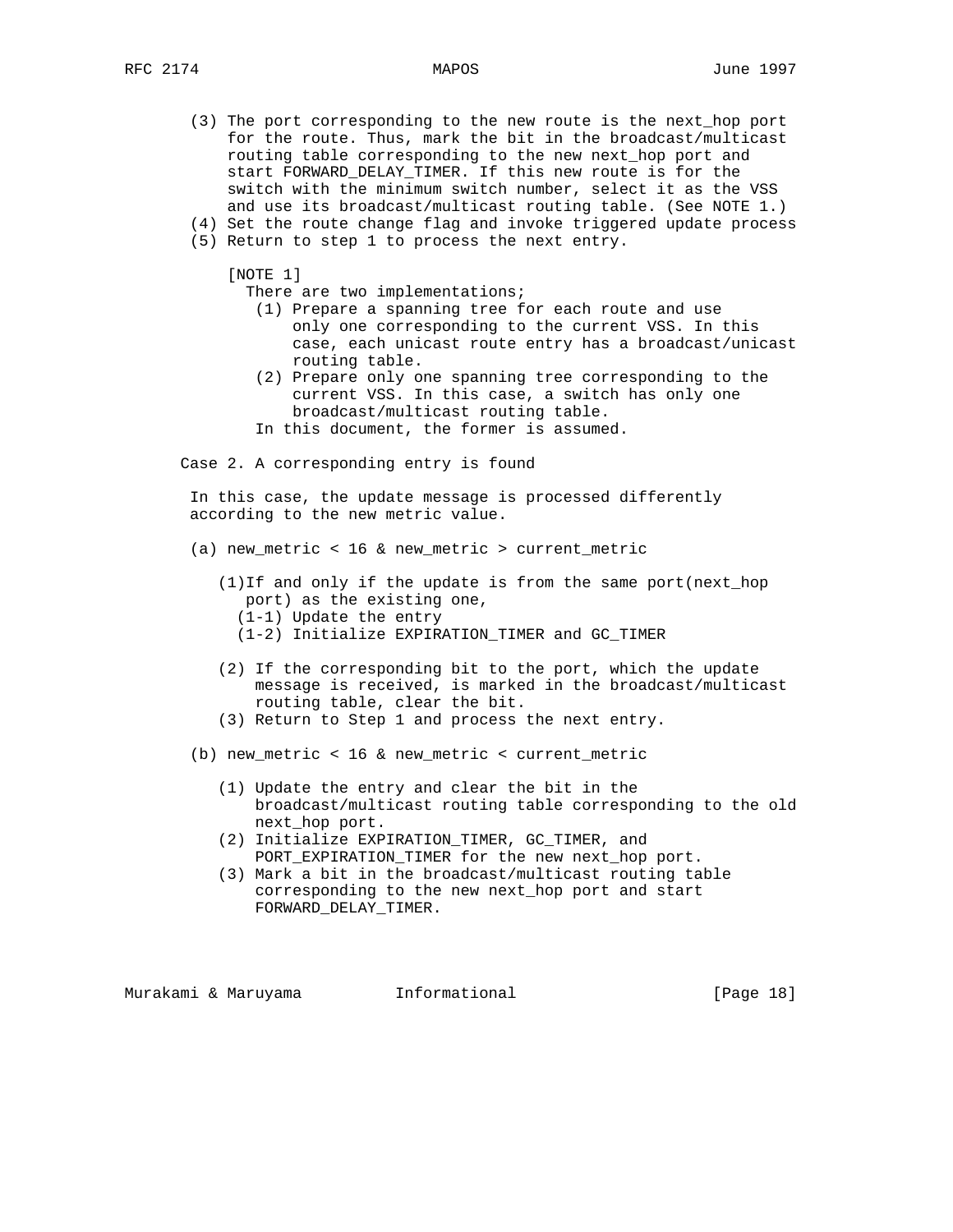- (4) Set the route change flag and invoke triggered update with poisoned reverse for the new next\_hop.
- (5) Return to Step 1 to process the next entry.
- (c) new\_metric < 16 & new\_metric = current\_metric

 If a new route with the same metric value as the existing routing table entry is received, use the old one as follows;

- (1) If the new next hop is equal to the current one, initialize EXPIRATION\_TIMER and GC\_TIMER. Otherwise, ignore this update.
- (2) If the bit corresponding to the port, from which the update message was received, is marked in the broadcast/multicast routing table, clear the bit.
- (3) Return to Step 1 to process the next entry.
- (d) the new metric =  $16$  & the new next hop = the current one

 If the current metric is not equal to 16, this is a new unreachable information. Then,

- (1) Update the entry and clear the bit in the broadcast/multicast routing table corresponding to the old next\_hop port.
- (2) If this route is for the current VSS, select a new VSS in the valid routing table entries. Valid means that the destination is reachable.
- (3) Set the route change flag and invoke triggered update process to notify the unreachable route.
- Otherwise,

do nothing and return to Step 1 to process the next entry.

- (e) the new metric = 16  $\&$  the new next hop /= the current one
	- (1) If the bit corresponding to the port, from which the update message was received, is marked in the broadcast/multicast routing table, clear the bit.
	- (2) Return to Step 1 to process the next entry.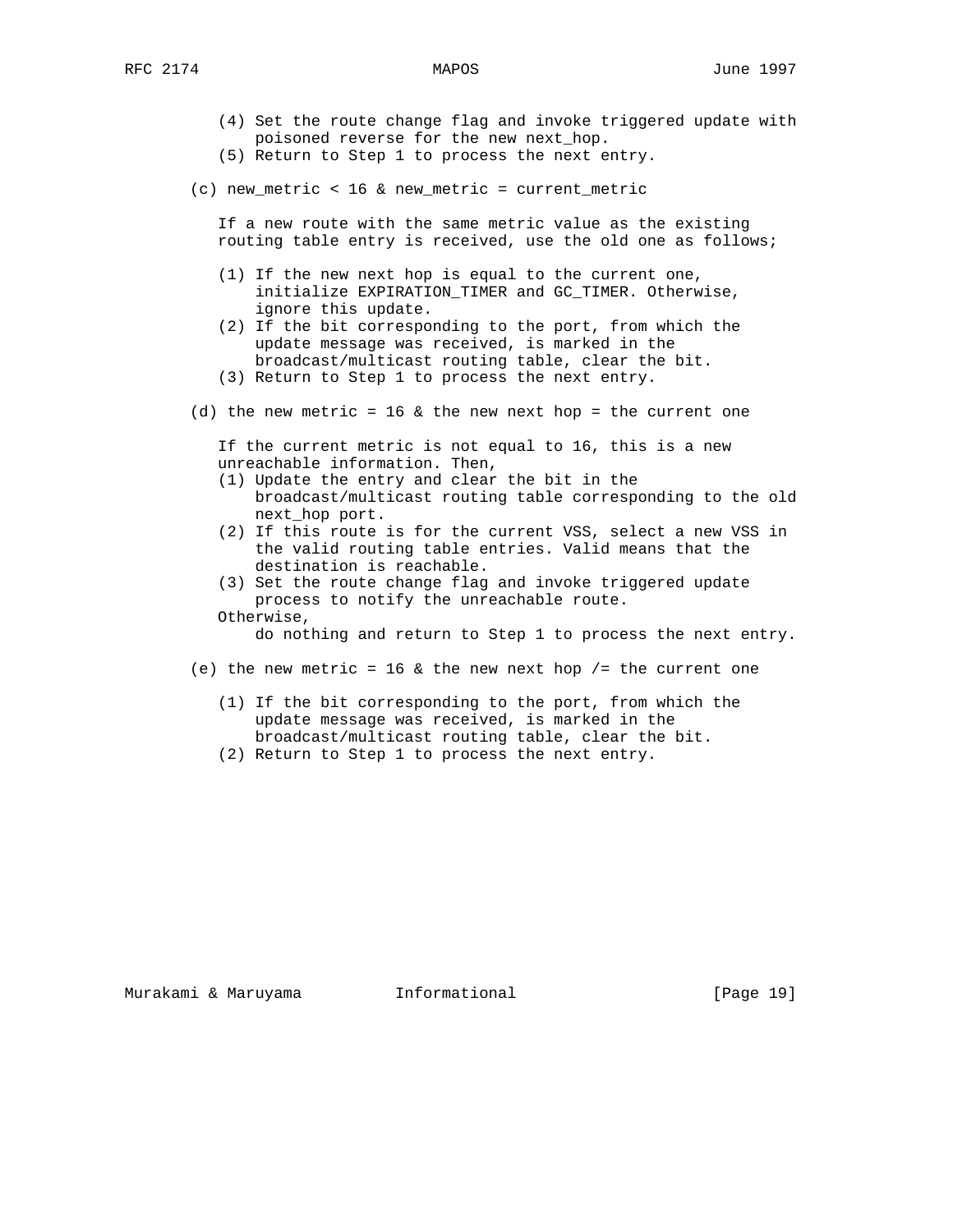# 5.5 Timers

 The timer routine increments the following timers and executes its associated process on their expiration.

(1) EXPIRATION\_TIMER and GC\_TIMER

 The EXPIRATION\_TIMERs and GC\_TIMERs of each entry in the unicast routing table are incremented every FULL\_UPDATE\_TIME (10 seconds by default). When a EXPIRATION\_TIMER expires, the metric is changed to unreachable(16), update process is triggered, and GC\_TIMER is started. When a GC\_TIMER expires, the entry is deleted from the local routing table. EXPIRATION\_TIMER and GC\_TIMER are cleared every time a switch receives a routing update.

(2) FORWARD\_DELAY\_TIMER

 FORWARD\_DELAY\_TIMER is completely handled in the receive process and has no relation to the timer routine.

(3) PORT\_EXPIRATION\_TIMER

 PORT\_EXPIRATION\_TIMERs associated with each bit in the broadcast/multicast routing table are incremented every FULL\_UPDATE\_TIME (10 seconds by default). When the timer expires, the corresponding downstream switch is considered to be down and the corresponding bit in the broadcast/multicast routing table is cleared. This timer is cleared by the receive process every time a poisoned reverse packet is received from the corresponding switch.

- 6. Further considerations on implementation
- 6.1 Port State

 A switch assumes that every port is connected to a switch initially. Thus, it sends update packets to every port. When a node is connected to a port, the switch recognizes it by receiving an NSP request packet, and stops sending SSP packets to the port. Whenever a switch detects a connection failure such as loss of signal and out-of synchronization, it should clear the internal state table corresponding of the port.

6.2 Half way connection problem

 A port consists of two channels, transmit and receive. Although it is easy for a node or a switch to detect a receive channel failure, transmit channel failure may not be detected, causing half way connection. This results in a black hole.

Murakami & Maruyama  $I_n$ Informational (Page 20)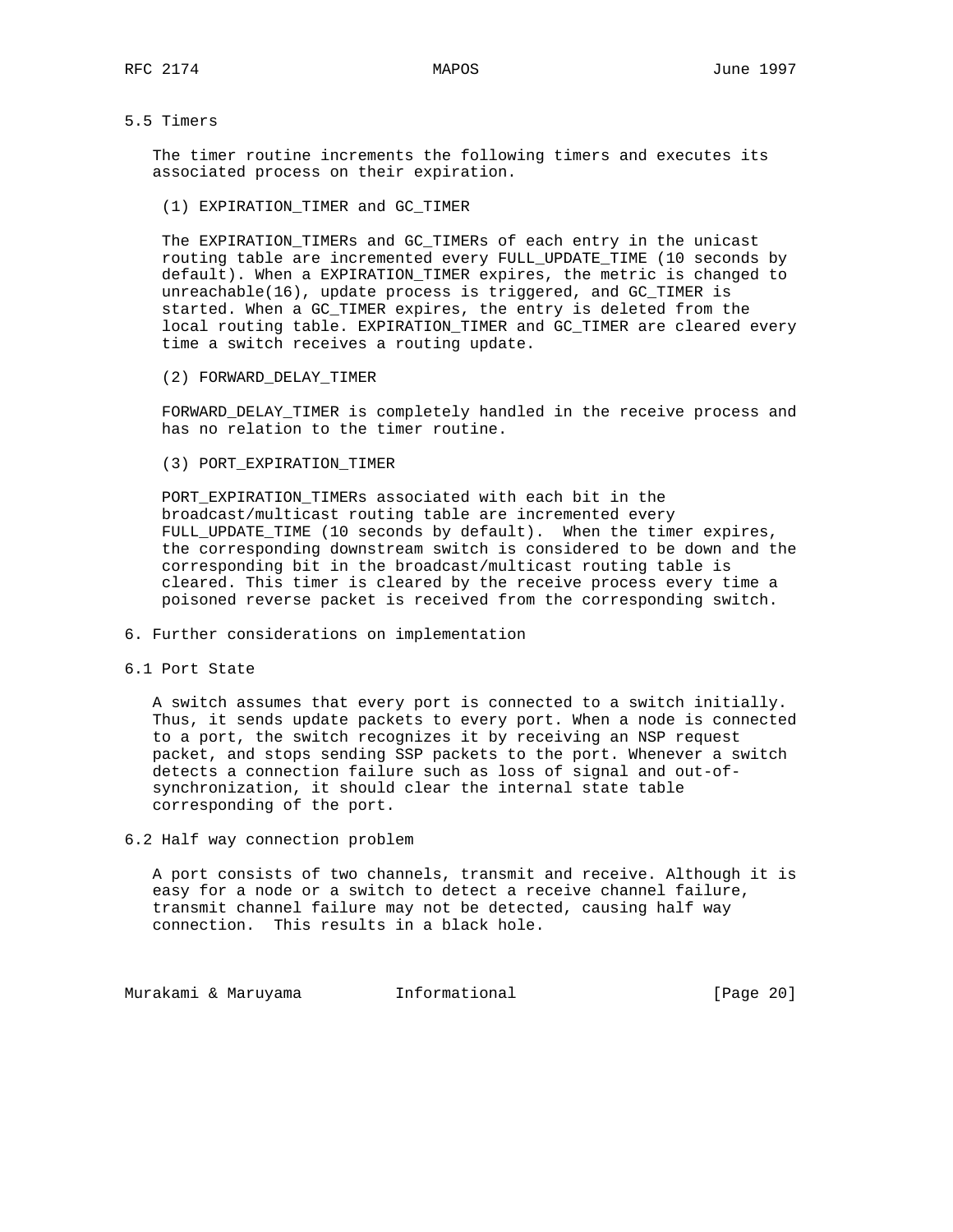Thus, whenever a switch receives a SSP update packet from a port, it SHOULD check the status of the corresponding transmit channel. SONET/SDH has a feedback mechanism for that purpose. The status of the local transmit channel received at the remote end can be sent back utilizing the overhead part, FEBE(Far End Block Error) and FERF(Far End Receive Failure), of the corresponding receive channel. If the signals indicates that the transmit channel has a problem, the SSP packet received from the remote end should be silently discarded. However, some SONET/SDH services do not provide path overhead transparency.

 Although, SONET/SDH APS(Automatic Protection Switching) can be utilized to switch service from a failed line to a spare line, the function is out of scope of this protocol.

7. Security Considerations

Security issues are not discussed in this memo.

#### References

- [1] Murakami, K. and M. Maruyama, "MAPOS Multiple Access Protocol over SONET/SDH Version 1," RFC2171, June 1997.
- [2] CCITT Recommendation G.707: Synchronous Digital Hierarchy Bit Rates, 1990.
- [3] CCITT Recommendation G.708: Network Node Interface for Synchronous Digital Hierarchy, 1990.
- [4] CCITT Recommendation G.709: Synchronous Multiplexing Structure, 1990.
- [5] American National Standard for Telecommunications Digital Hierarchy - Optical Interface Rates and Formats Specification, ANSI T1.105-1991.
- [6] Hedrick, C., "Routing Information Protocol", STD 34, RFC 1058, Rutgers University, June 1988.
- [7] Malkin, G., "RIP Version 2 Carrying Additional Information ", RFC1723, Xylogics, Inc., November 1994.
- [8] Pusateri, T., "Distance Vector Multicast Routing Protocol", September 1996, Work in Progress.
- [9] Murakami, K. and M. Maruyama, "A MAPOS version 1 Extension Node Switch Protocol," RFC2173, June 1997.

Murakami & Maruyama  $I_n$ Informational (Page 21)